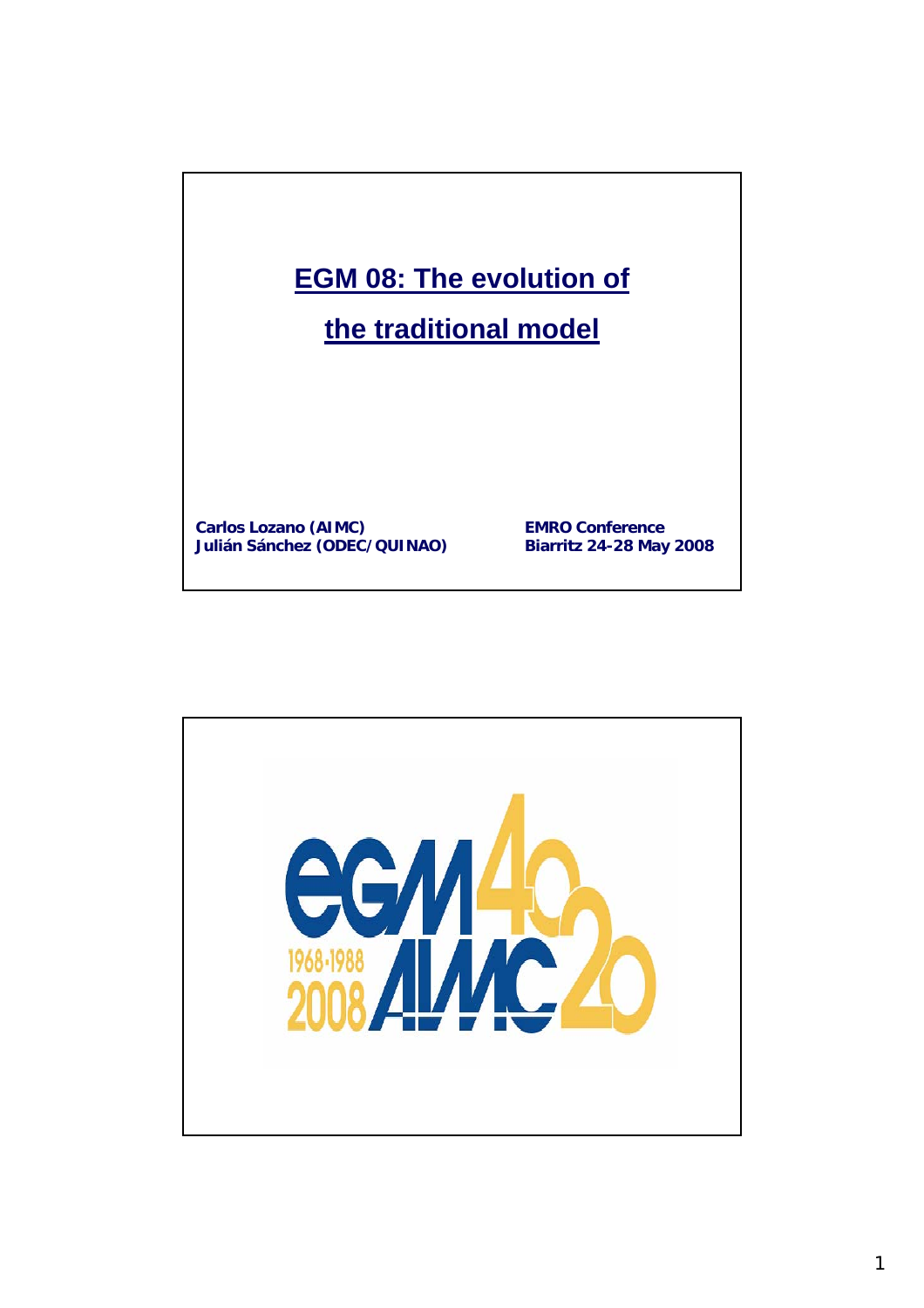

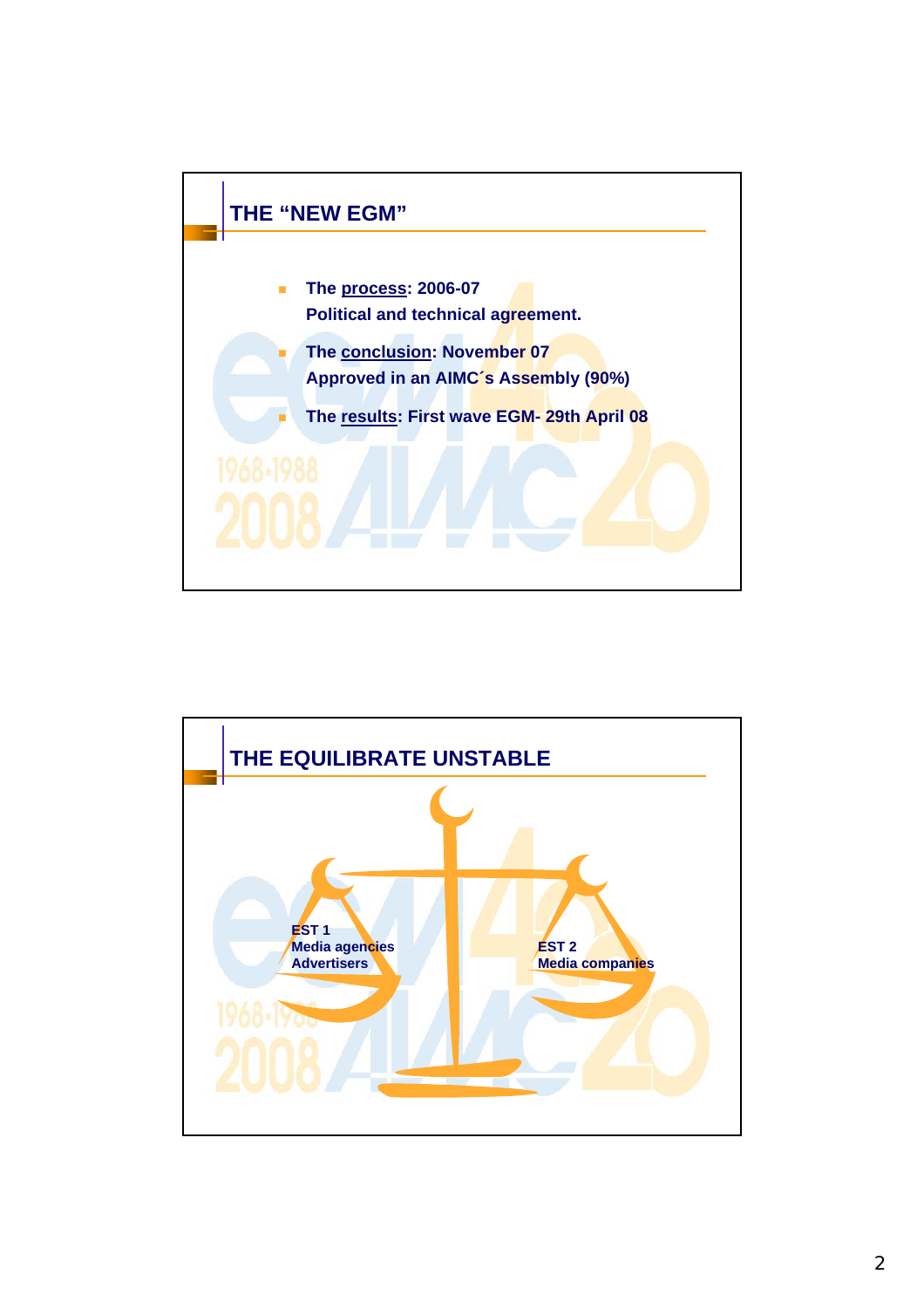

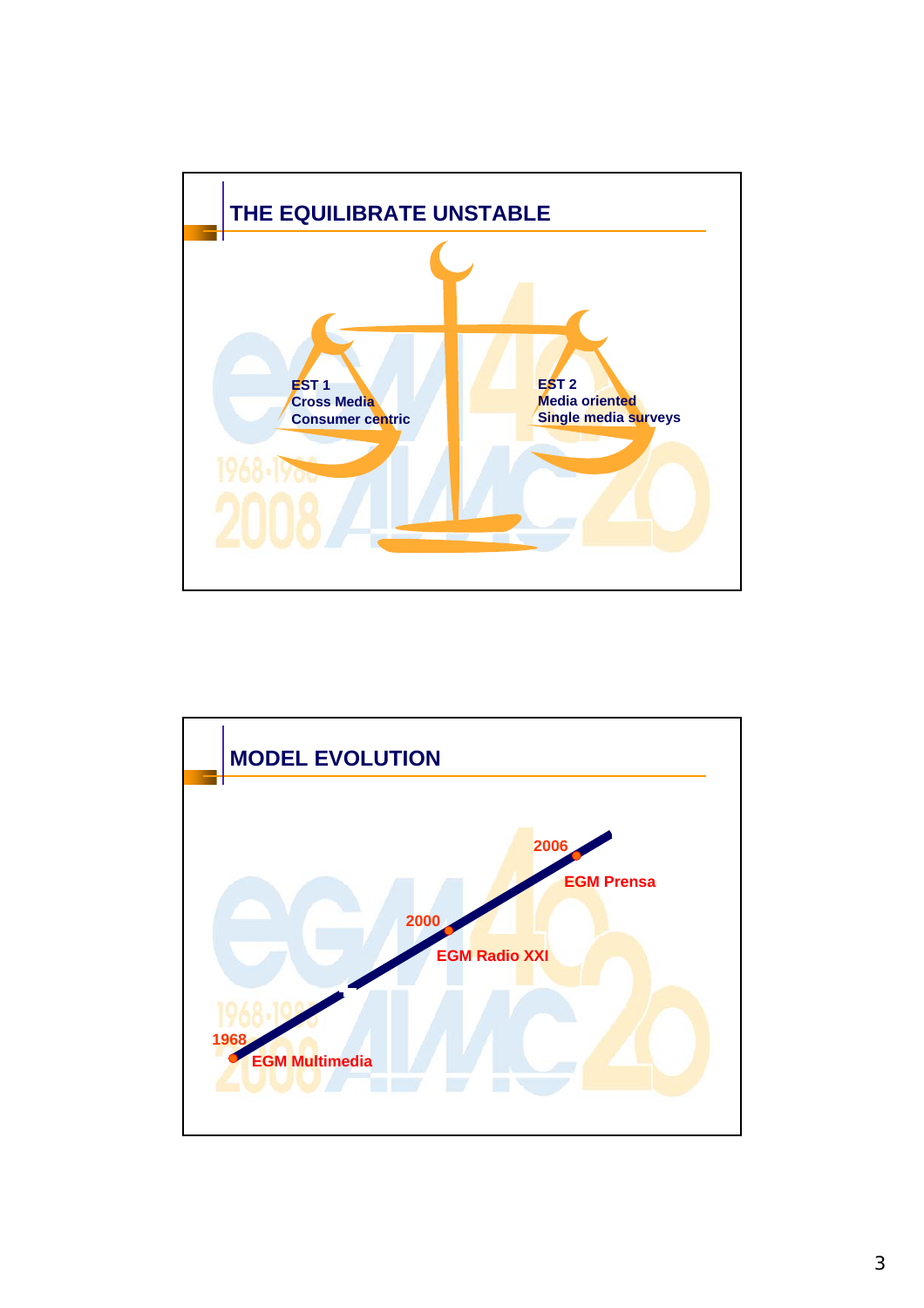

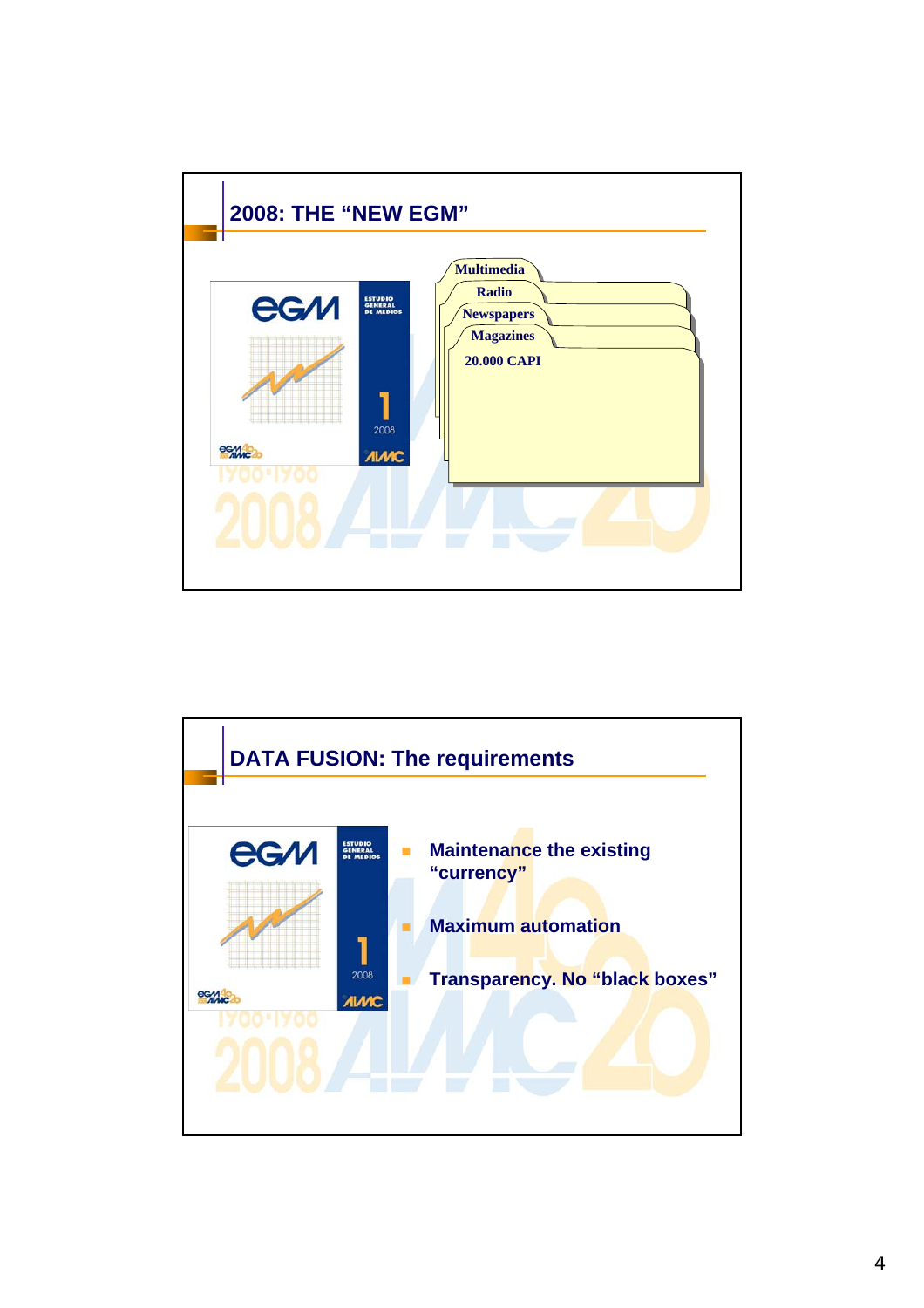

|                                                                                                                                                                                                       | EGM 08 : THE EVOLUTION OF THE TRADITIONAL MODEL, OPTIMAL DATA FUSION                                                                                                                                                                                                                                                                                                                                                                                                                                                                                                                                           |                                                                                                           |  |  |  |  |  |  |  |
|-------------------------------------------------------------------------------------------------------------------------------------------------------------------------------------------------------|----------------------------------------------------------------------------------------------------------------------------------------------------------------------------------------------------------------------------------------------------------------------------------------------------------------------------------------------------------------------------------------------------------------------------------------------------------------------------------------------------------------------------------------------------------------------------------------------------------------|-----------------------------------------------------------------------------------------------------------|--|--|--|--|--|--|--|
| <b>STARTING POINT</b><br>Coexistence of:<br>· Multimedia Survey (EGM)                                                                                                                                 |                                                                                                                                                                                                                                                                                                                                                                                                                                                                                                                                                                                                                |                                                                                                           |  |  |  |  |  |  |  |
| • Monomedia Surveys                                                                                                                                                                                   | Starting point: Coexistence of different data sources<br>Interviews:                                                                                                                                                                                                                                                                                                                                                                                                                                                                                                                                           |                                                                                                           |  |  |  |  |  |  |  |
| Need to integrate different<br>surveys for:<br><b>Obtaining a single</b><br>$\bullet$<br>currency, an unified<br>figure for audiences.<br>Make the most of the<br>$\bullet$<br>information available. | MULTIMEDIA<br><b>DEMO</b><br><b>LIFE STYLES</b><br><b>PRESS</b><br>RADIO<br><b>MAGAZINES</b><br>10,000<br><b>GRAPHICS</b><br><b>FOURMENT</b><br><b>GOODS</b><br><b>CONSUMPTION</b><br>$\ddot{\phantom{1}}$<br>$\ddot{\phantom{1}}$<br>$+$<br>$\ddot{\phantom{1}}$<br><b>MONOMEDIA</b><br>15,000<br><b>DEMO</b><br><b>PRESS</b><br>PRESS<br><b>GRAPHICS</b><br>÷.<br>٠<br>RADIO<br><b>MONOMEDIA</b><br>12.333<br><b>DEMO</b><br>RADIO<br><b>GRAPHICS</b><br>$\ddot{}$<br>÷<br>$\overline{\phantom{0}}$<br>$\overline{1}$<br>$\overline{1}$<br>Ŧ<br><b>MONOMEDIA</b><br><b>DEMO</b><br><b>MAGAZINES</b><br>6.666 | <b>OTHERS</b><br>TV<br>Internet<br>Cine<br>Outdoor<br>$\ddot{}$<br>$\ddot{}$<br>Ŧ<br>$\ddot{\phantom{1}}$ |  |  |  |  |  |  |  |
| Solution:<br><b>SURVEY DATA FUSION</b>                                                                                                                                                                | <b>MAGAZINES</b><br><b>GRAPHICS</b><br>٠<br>Ŧ<br>÷<br><b>TOTAL</b><br><b>DEMO</b><br>LIFE STYLES<br><b>PRESS</b><br>RADIO<br>MAGAZINES<br>43.999<br><b>GRAPHICS</b><br><b>EQUIPMENT</b><br>GOODS<br>CONSUMPTION                                                                                                                                                                                                                                                                                                                                                                                                | F<br>Ŧ<br><b>TV</b><br><b>OTHERS</b><br>Internet<br>Cine<br>Outdoor                                       |  |  |  |  |  |  |  |
|                                                                                                                                                                                                       | Goal: Single data file                                                                                                                                                                                                                                                                                                                                                                                                                                                                                                                                                                                         | $\overline{2}$                                                                                            |  |  |  |  |  |  |  |
| consultores                                                                                                                                                                                           | EMRO CONFERENCE 2008 - BIARRITZ, MAY 2008                                                                                                                                                                                                                                                                                                                                                                                                                                                                                                                                                                      |                                                                                                           |  |  |  |  |  |  |  |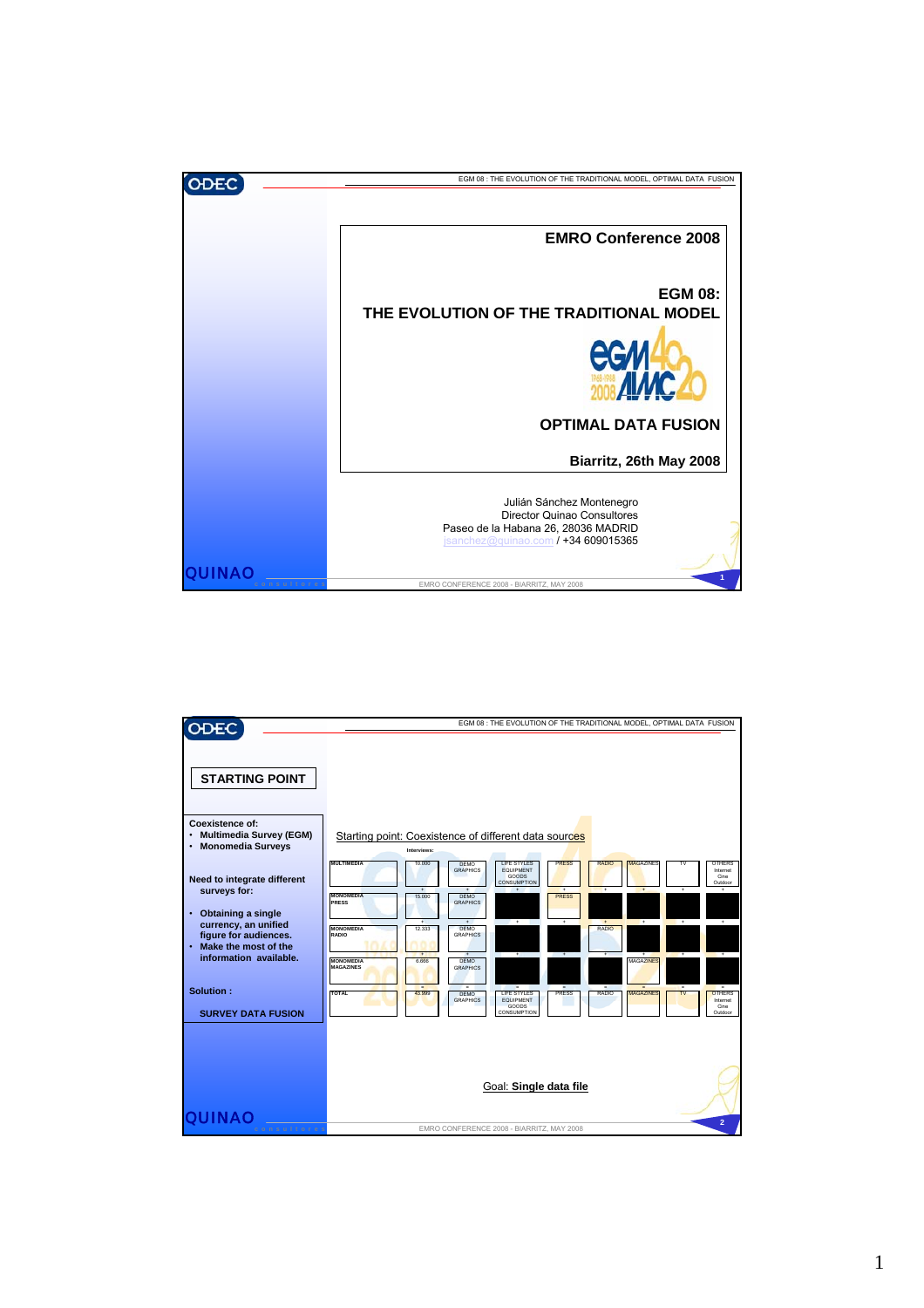|                                                                                                 |                                      | EGM 08 : THE EVOLUTION OF THE TRADITIONAL MODEL, OPTIMAL DATA FUSION |                                                            |                                                                                                    |                               |                           |                              |                               |                                                                        |
|-------------------------------------------------------------------------------------------------|--------------------------------------|----------------------------------------------------------------------|------------------------------------------------------------|----------------------------------------------------------------------------------------------------|-------------------------------|---------------------------|------------------------------|-------------------------------|------------------------------------------------------------------------|
|                                                                                                 | <b>INFORMATION AVAILABLE:</b>        |                                                                      |                                                            |                                                                                                    |                               |                           |                              |                               |                                                                        |
| <b>STARTING POINT</b>                                                                           | <b>MULTIMEDIA</b>                    | 10.000                                                               | DEMO<br><b>GRAPHICS</b>                                    | <b>LIFE STYLES</b><br>EQUIPMENT<br>GOODS<br>CONSUMPTION                                            | <b>PRESS</b>                  | RADIO                     | MAGAZINES                    | T٧                            | <b>OTHERS</b><br>Internet<br>Cine<br>Outdoor                           |
|                                                                                                 | <b>MONOMEDIA</b><br><b>PRESS</b>     | ٠<br>15.000<br>٠                                                     | DEMO<br><b>GRAPHICS</b><br>土                               | $-1 - 1 = -$                                                                                       | ٠<br><b>PRESS</b><br>- 4 - -  | ٠                         | at i<br>VIMOT<br>$\ddot{}$   | <b>FORMATION</b><br>$\ddot{}$ | ٠<br>٠                                                                 |
|                                                                                                 | <b>MONOMEDIA</b><br><b>RADIO</b>     | 12.333                                                               | <b>DEMO</b><br><b>GRAPHICS</b>                             |                                                                                                    |                               | <b>RADIO</b>              |                              |                               |                                                                        |
| The problem posed is an<br>imputation problem:<br>"FILLING IN THE GAPS"<br>or "MISSING VALUES". | <b>MONOMEDIA</b><br><b>MAGAZINES</b> | ٠<br>6,666                                                           | <b>DEMO</b><br><b>GRAPHICS</b>                             | ÷<br>$\blacksquare$                                                                                | $\bullet$                     | ÷.                        | <b>MAGAZINES</b>             | Ŧ                             | ٠<br>τ                                                                 |
| Subject to certain<br>$\bullet$<br>restrictions:                                                | <b>TOTAL</b>                         | 43.999                                                               | <b>DEMO</b><br><b>GRAPHICS</b>                             | <b>LIFE STYLES</b><br><b>EQUIPMENT</b><br>GOODS<br><b>CONSUMPTION</b>                              | <b>PRESS</b>                  | <b>RADIO</b>              | <b>MAGAZINES</b>             | TV                            | <b>OTHERS</b><br>Internet<br>Cine<br>Outdoor                           |
|                                                                                                 | DATA SOURCES AVAILABLE: 1, 2, 3 or 4 |                                                                      |                                                            |                                                                                                    |                               |                           |                              |                               |                                                                        |
| "Figures resulting from the<br>fused final file                                                 |                                      | <b>FUSION</b><br>Interviews                                          |                                                            |                                                                                                    |                               |                           |                              |                               |                                                                        |
| (audiences, behaviors,<br>demographics, ) must                                                  | <b>MULTIMEDIA</b>                    | 10,000                                                               | <b>DEMO</b><br><b>GRAPHICS</b>                             | <b>LIFE STILES</b><br><b>EQUIPMENT</b><br><b>GOODS</b><br><b>CONSUMPTION</b>                       | <b>PRESS</b>                  | <b>RADIO</b>              | <b>MAGAZINES</b>             |                               | <b>OTHERS</b><br>Internet<br>Cine                                      |
| equal those resulting<br>from the official source,<br>those measured".                          | <b>MONOMEDIA</b><br><b>PRESS</b>     | $\ddot{\phantom{1}}$<br>15,000                                       | <b>DEMO</b><br><b>GRAPHICS</b>                             | <b>LIFE STILES</b><br><b>EQUIPMENT</b><br><b>GOODS</b>                                             | $\rightarrow$<br><b>PRESS</b> | $\ddot{}$<br><b>RADIO</b> | $\bullet$                    | <b>A</b>                      | Outdoor<br><b>OTHERS</b><br><b>Internet</b><br>Cine                    |
|                                                                                                 | <b>MONOMEDIA</b><br>RADIO            | $\ddot{}$<br>12,333                                                  | $\ddot{}$<br><b>DEMO</b><br><b>GRAPHICS</b>                | <b>CONSUMPTION</b><br><b>LIFE STILES</b><br><b>EQUIPMENT</b><br><b>GOODS</b><br><b>CONSUMPTION</b> | $\ddot{}$<br><b>PRESS</b>     | $\ddot{}$<br><b>RADIO</b> | $\ddot{}$<br><b>IAGAZINE</b> | Ŧ<br>ΤV                       | Outdoor<br>٠<br><b>OTHERS</b><br><b>Internet</b><br>Cine<br>Outdoor    |
| <b>AIMED GOAL:</b><br><b>Single Data File</b>                                                   | <b>MONOMEDIA</b><br><b>MAGAZINES</b> | ٠<br>6,666                                                           | ٠<br><b>DEMO</b><br><b>GRAPHICS</b>                        | ÷.<br><b>LIFE STILES</b><br><b>FOUIPMENT</b><br><b>GOODS</b><br><b>ONSUMPTION</b>                  | ٠<br><b>PRESS</b>             | ٠<br><b>RADIO</b>         | ٠<br><b>MAGAZINES</b>        | $\ddot{}$<br>τv               | ٠<br><b>OTHERS</b><br><b>Internet</b><br><b>Cine</b><br><b>Outdoor</b> |
| <b>QUINA</b>                                                                                    | <b>TOTAL</b>                         | $\overline{\phantom{a}}$<br>43.999                                   | $\overline{\phantom{a}}$<br><b>DEMO</b><br><b>GRAPHICS</b> | ٠<br>LIFE STILES<br><b>EQUIPMENT</b><br>GOODS<br><b>CONSUMPTION</b>                                | $\equiv$<br><b>PRESS</b>      | $\equiv$<br><b>RADIO</b>  | ٠<br><b>MAGAZINES</b>        | $\equiv$<br>TV                | $=$<br><b>OTHERS</b><br>Internet<br>Cine<br><b>Quidoor</b>             |
| consultore:                                                                                     |                                      |                                                                      |                                                            | EMRO CONFERENCE 2008 - BIARRITZ, MAY 2008                                                          |                               |                           |                              |                               | 3                                                                      |

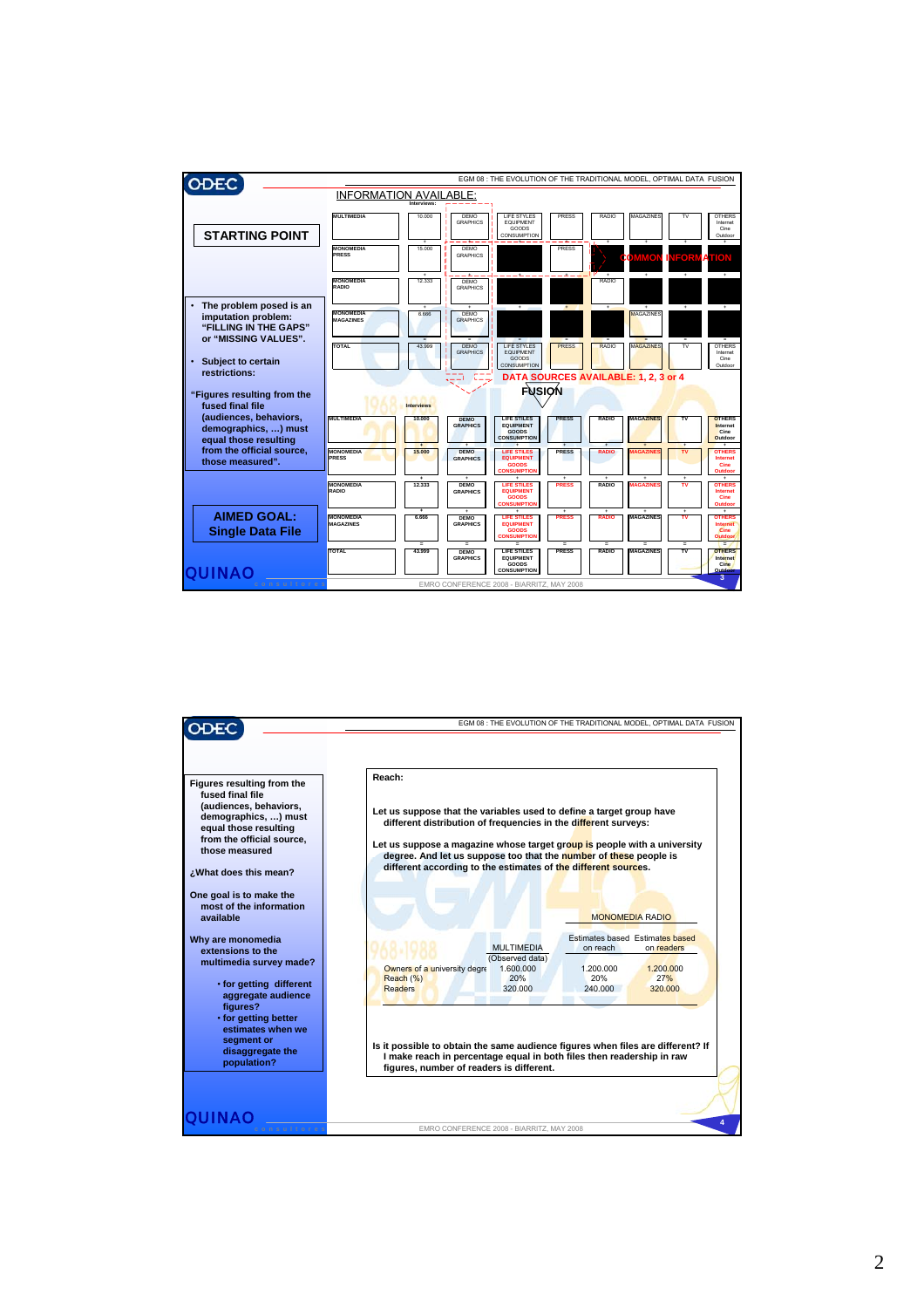

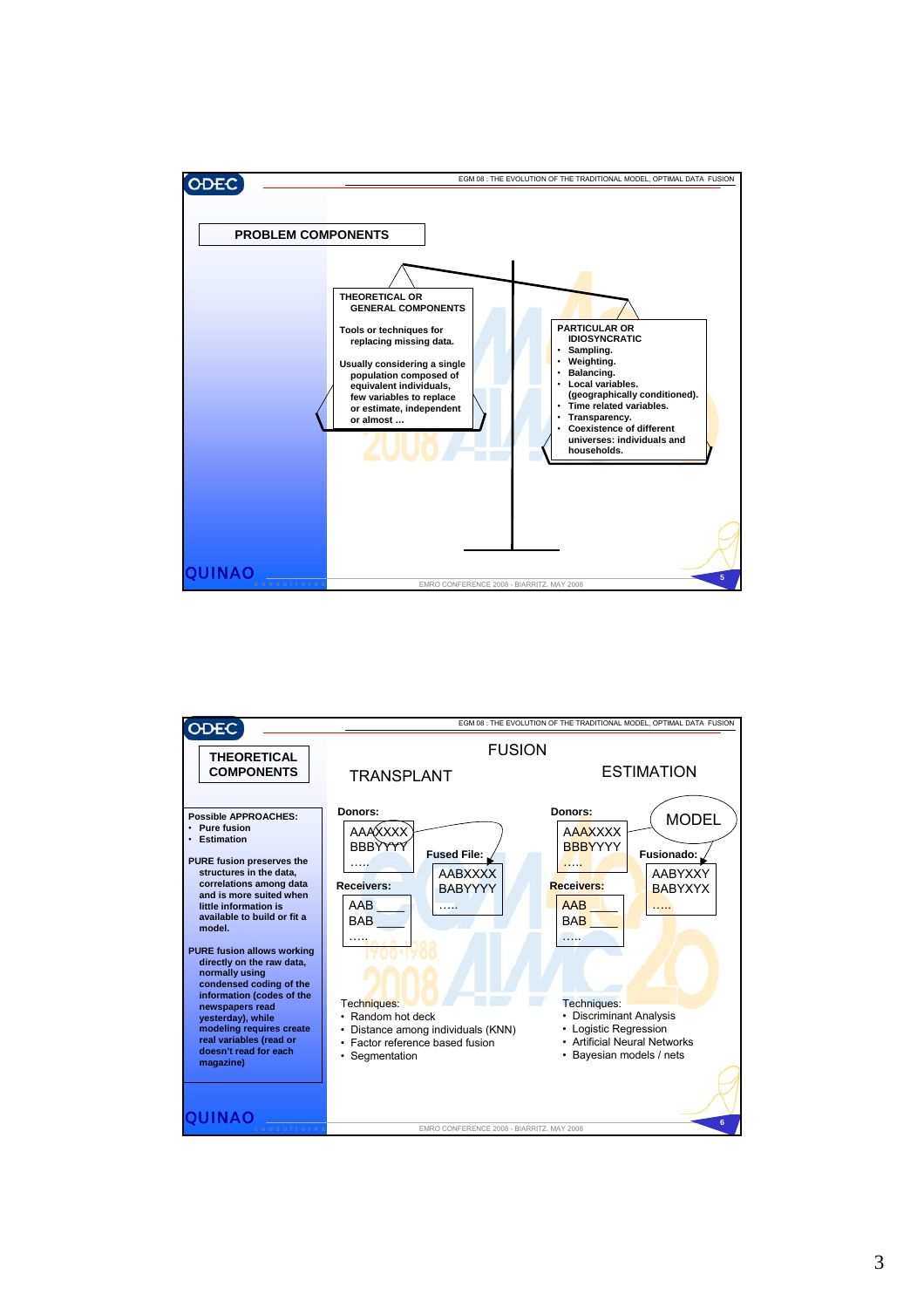

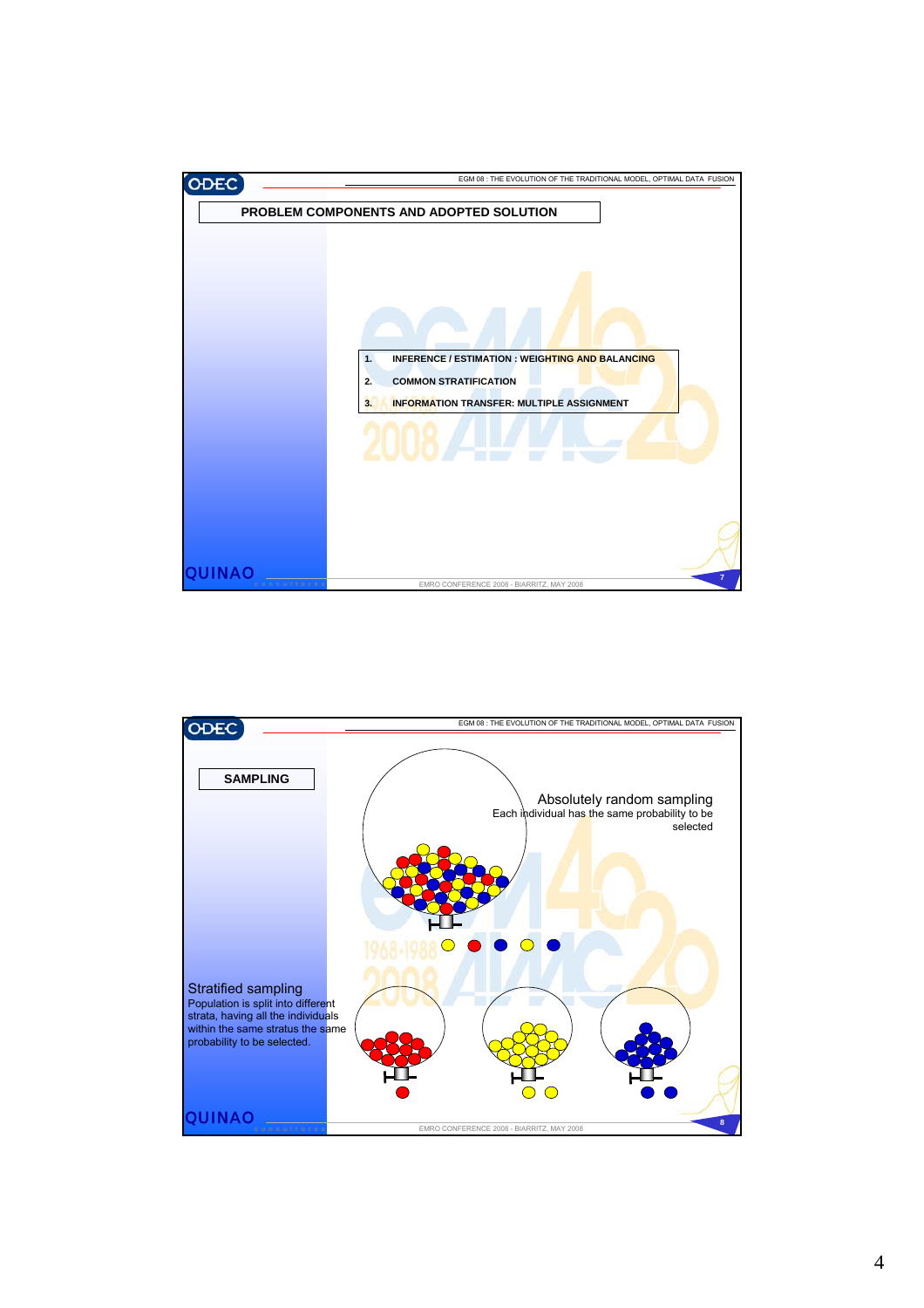

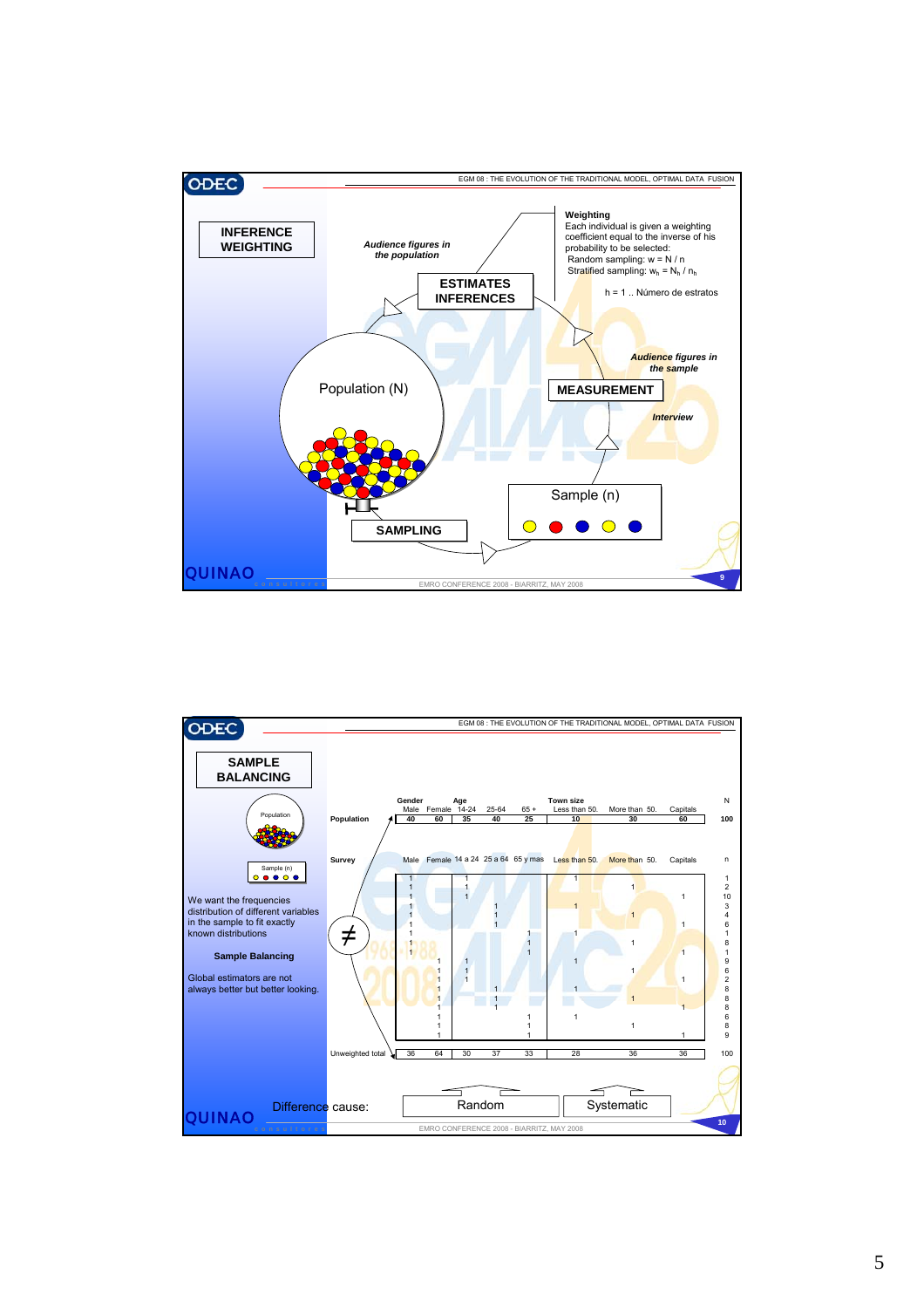

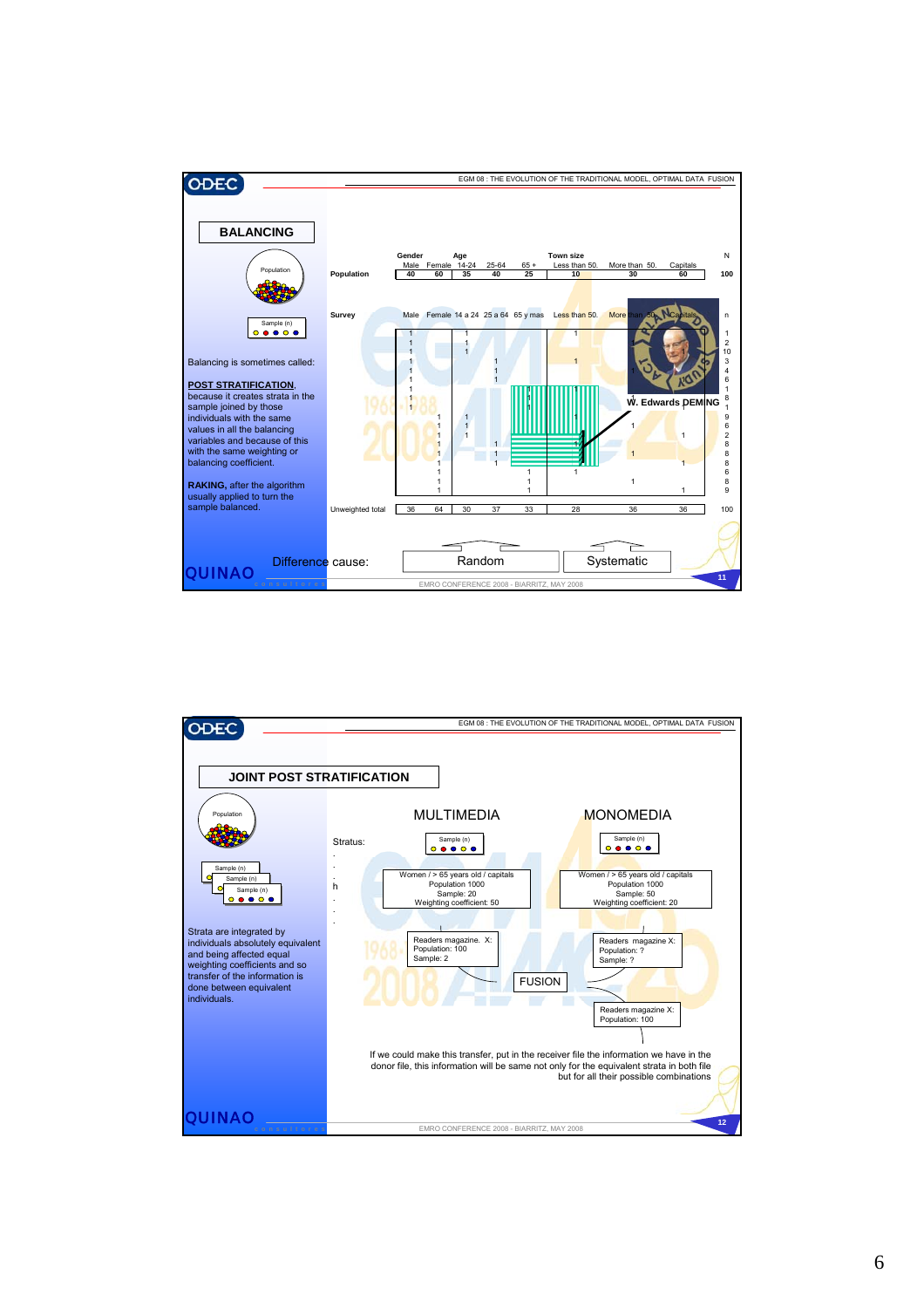

| <b>ODEC</b>                                                                                                                                                                                                                         | EGM 08 : THE EVOLUTION OF THE TRADITIONAL MODEL, OPTIMAL DATA FUSION |                                                                                                                                                                                                                                                                      |                                                                                                                                                                                                                                       |                                                                                                                                                                        |    |  |  |  |
|-------------------------------------------------------------------------------------------------------------------------------------------------------------------------------------------------------------------------------------|----------------------------------------------------------------------|----------------------------------------------------------------------------------------------------------------------------------------------------------------------------------------------------------------------------------------------------------------------|---------------------------------------------------------------------------------------------------------------------------------------------------------------------------------------------------------------------------------------|------------------------------------------------------------------------------------------------------------------------------------------------------------------------|----|--|--|--|
| <b>INFORMATION TRANSFER</b><br>Population<br>Sample (n)<br>$\Omega$<br>Sample (n)<br>Sample (n)<br>$\bullet\bullet\circ\bullet$<br>Ō<br>In order to transfer information<br>exactly we need to make a<br><b>MULTIPLE IMPUTATION</b> | Stratus:<br>h<br>Common                                              | <b>MULTIMEDIA</b><br>Sample (n)<br>$\begin{array}{ccc}\n\circ & \bullet & \bullet & \circ & \bullet \\ \end{array}$<br>Women / > 65 years old / capitals<br>Population: 180<br>Sample: 6<br>Weighting coefficient: 30<br>To be fused<br><b>ABCD</b><br><b>XXXXXX</b> | <b>MONOMEDIA</b><br>Sample (n)<br>$\begin{array}{cccccccccccccc} \circ & \bullet & \bullet & \circ & \bullet & \bullet \end{array}$<br>Women / > 65 years old / capitals<br>Population: 180<br>Sample: 6<br>Weighting coefficient: 30 |                                                                                                                                                                        |    |  |  |  |
| (Rubin): replicate the individuals<br>in each survey stratus.<br>UHNZO<br>consultores                                                                                                                                               |                                                                      | YYYYYY<br><b>ABED</b><br><b>ABCD</b><br><b>XXXXXX</b><br><b>ABED</b><br>YYYYYY<br><b>ABCD</b><br><b>XXXXXX</b><br><b>ABED</b><br>YYYYY<br>EMRO CONFERENCE 2008 - BIARRITZ, MAY 2008                                                                                  |                                                                                                                                                                                                                                       | <b>XXXXXX</b><br><b>ABED</b><br>YYYYYY<br><b>ABCE</b><br><b>ABCE</b><br><b>XXXXXX</b><br><b>ABED</b><br>YYYYY<br><b>ABCE</b><br><b>XXXXXX</b><br><b>ABCE</b><br>YYYYYY | 14 |  |  |  |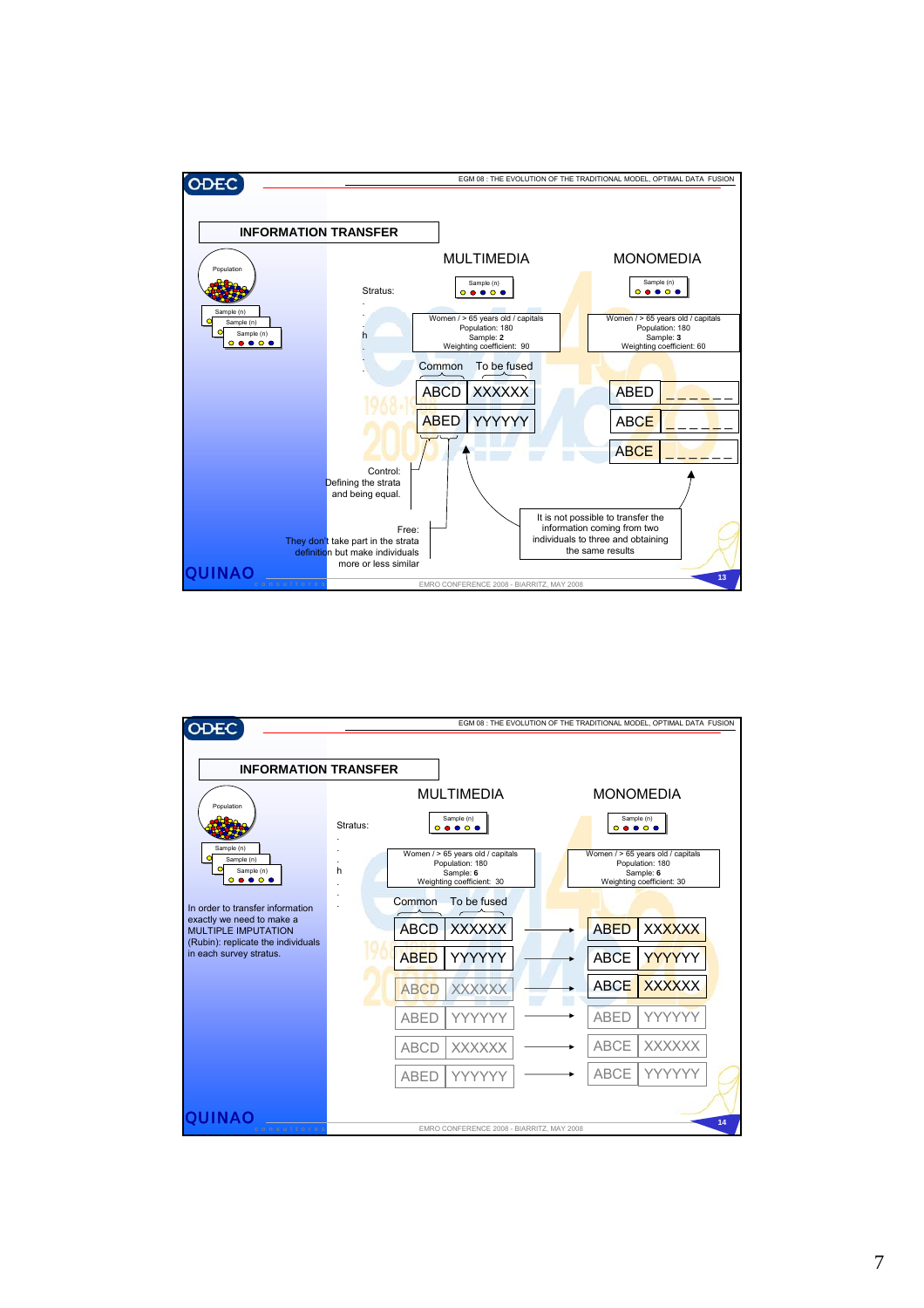

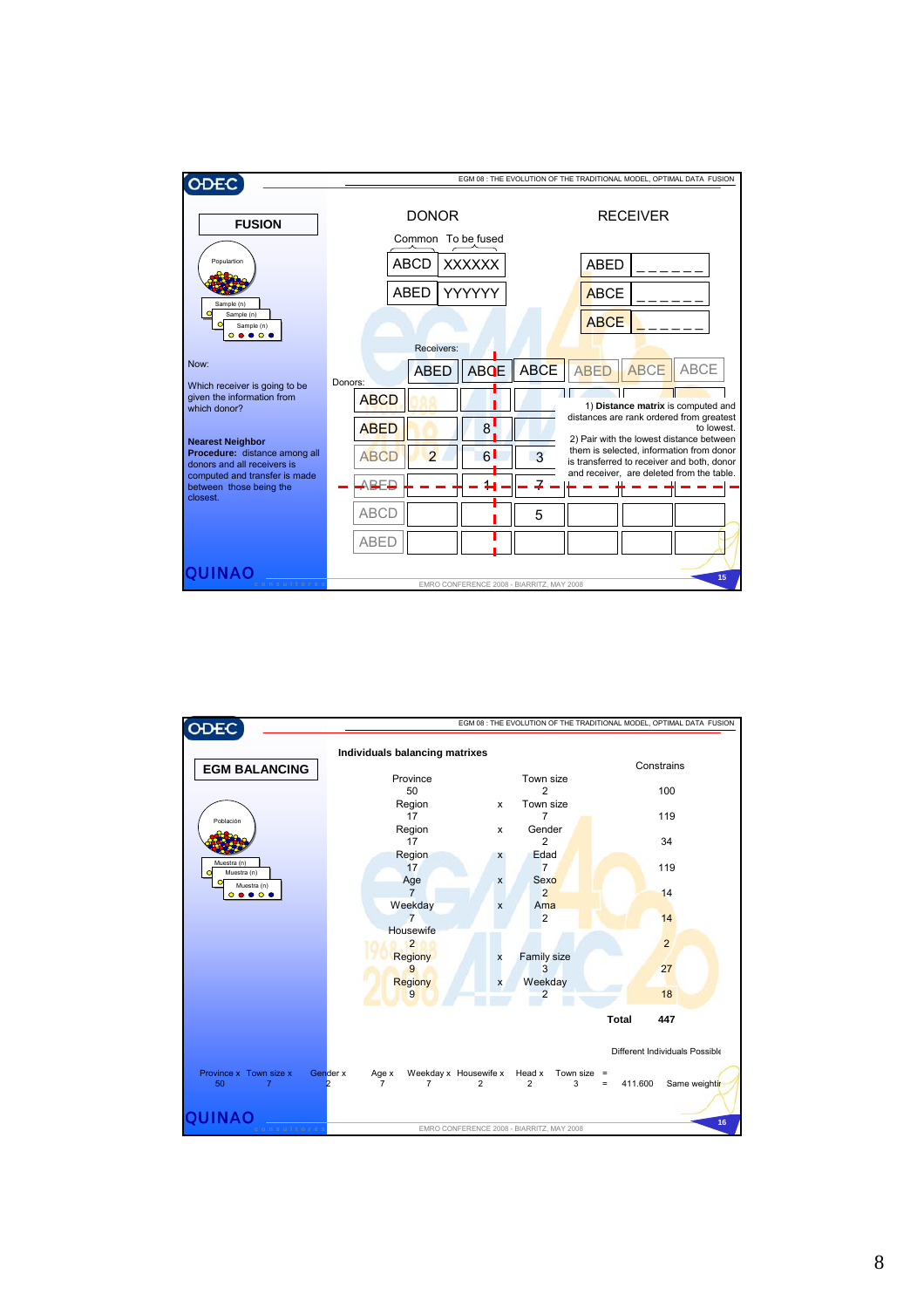|                                                        | EGM 08 : THE EVOLUTION OF THE TRADITIONAL MODEL, OPTIMAL DATA FUSION                                                                                                                                                                                                                                                                                                                                                                                                                                                                                                                                                                                                                                                                                                                                                                                           |
|--------------------------------------------------------|----------------------------------------------------------------------------------------------------------------------------------------------------------------------------------------------------------------------------------------------------------------------------------------------------------------------------------------------------------------------------------------------------------------------------------------------------------------------------------------------------------------------------------------------------------------------------------------------------------------------------------------------------------------------------------------------------------------------------------------------------------------------------------------------------------------------------------------------------------------|
|                                                        |                                                                                                                                                                                                                                                                                                                                                                                                                                                                                                                                                                                                                                                                                                                                                                                                                                                                |
|                                                        | JOINT STRATIFICATION INTO SAME SIZE STRATA                                                                                                                                                                                                                                                                                                                                                                                                                                                                                                                                                                                                                                                                                                                                                                                                                     |
| Population<br>Sa,ple (n)<br>Muestra (n)<br>Muestra (n) | <b>TWO APPROACHES:</b><br>1 <sub>1</sub><br>LOOKING FOR THE THINNEST SPLIT INTO STRATA COMMON TO<br><b>DONOR AND RECEIVER:</b><br>Segmentation techniques looking to split both donor and surveys in as<br>many COMMON STRATA AS POSSIBLE. These strata are going to have<br>probably a different aggregated weight in each survey.<br>Size of the strata unknown to be estimated from the file resulting joining<br>both DONOR and RECEIVER and computing weights.<br>REWEIGHTING THE SURVEYS for meeting all the restrictions plus the<br>new restriction that strata must weight the same.<br>$\mathcal{P}$<br><b>PREDEFINED STRATA OF KNOWN SIZE IN THE POPULATION.</b><br>PROVINCE $(50)$ x TOWN SIZE $(2)$ x GENDER $(2)$ = 200<br>Adding this new restrictions to our balancing matrixes and<br>recomputing weighting coefficients for all the surveys. |
| onsultore                                              | 17<br>EMRO CONFERENCE 2008 - BIARRITZ, MAY 2008                                                                                                                                                                                                                                                                                                                                                                                                                                                                                                                                                                                                                                                                                                                                                                                                                |

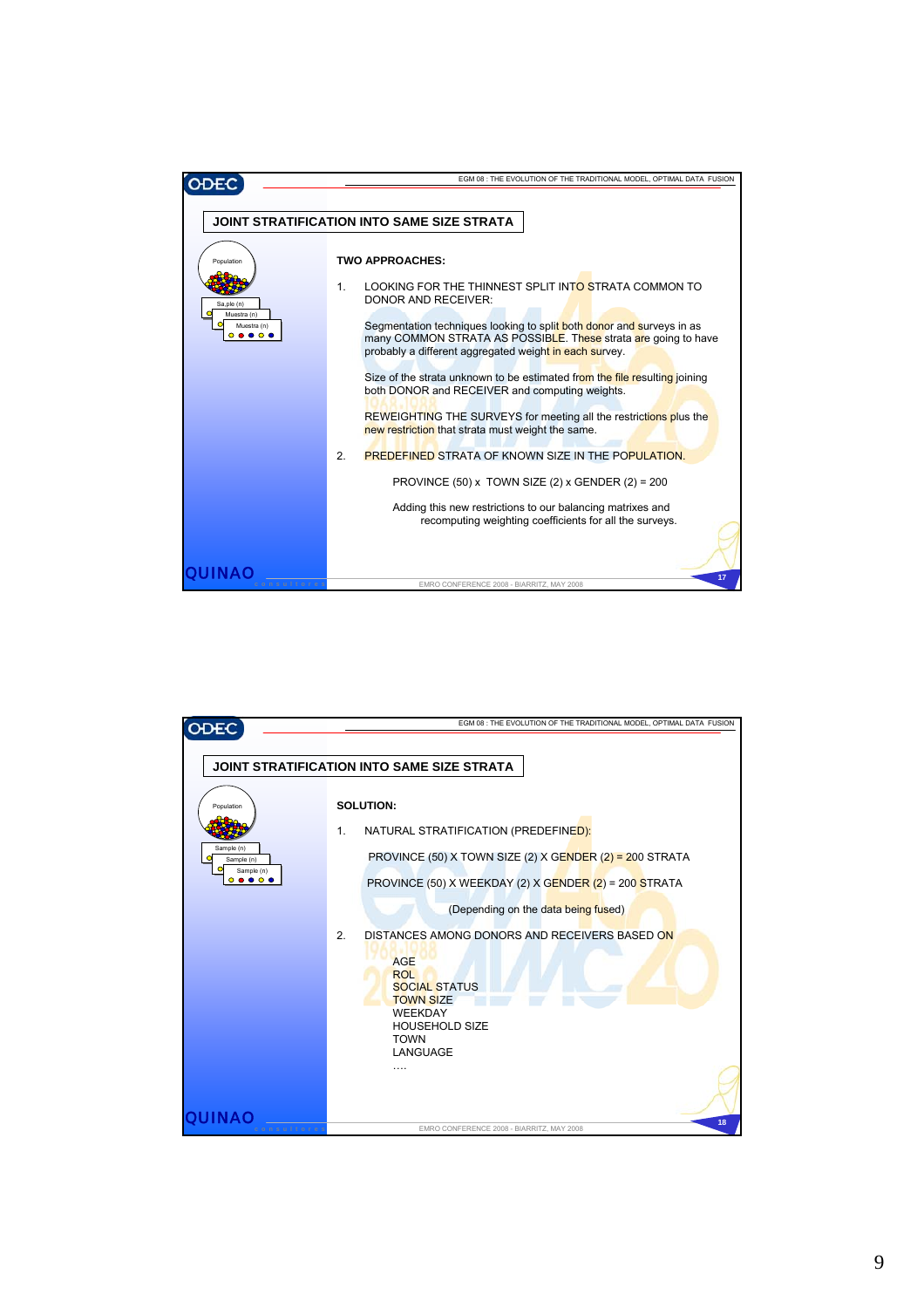

| ODEC                                                         | EGM 08 : THE EVOLUTION OF THE TRADITIONAL MODEL, OPTIMAL DATA FUSION |                |                              |                                           |      |                        |                                             |  |
|--------------------------------------------------------------|----------------------------------------------------------------------|----------------|------------------------------|-------------------------------------------|------|------------------------|---------------------------------------------|--|
| <b>FUSION</b>                                                | DONOR and RECEIVERS HAVE DIFFERENT WEIGHTS                           |                |                              |                                           |      |                        |                                             |  |
| Population                                                   | <b>Donors</b>                                                        |                | Receivers and their weights: |                                           |      |                        | <b>Total</b><br><b>Receivers</b><br>weight: |  |
| Sample (n)<br>Sample (n)                                     | and their<br>weights:                                                | 3,10           | 0,60                         | 1,40                                      | 1,80 | 1,10                   | 8,00                                        |  |
| Sample (n)<br>$\bullet\bullet\circ\bullet$<br>◓              | 3,00                                                                 |                |                              |                                           |      |                        |                                             |  |
|                                                              | 1,50                                                                 |                | 8                            |                                           |      |                        |                                             |  |
| 1)<br><b>Distance matrix</b><br>is computed<br>and distances | 2,00                                                                 | $\overline{2}$ | 6                            | 3                                         |      |                        |                                             |  |
| are rank ordered<br>from greatest to                         | 1,00                                                                 |                | 1                            | $\overline{7}$                            |      |                        |                                             |  |
| lowest.<br>2) Pair with the lowest                           | ▼<br>0,50                                                            |                |                              | 5                                         |      |                        |                                             |  |
| distance<br>between them is<br>selected.                     | 8,00                                                                 |                |                              |                                           |      | <b>Distance Matrix</b> |                                             |  |
| QUINAO                                                       | <b>Total weight</b>                                                  |                |                              |                                           |      |                        |                                             |  |
| consultores                                                  |                                                                      |                |                              | EMRO CONFERENCE 2008 - BIARRITZ, MAY 2008 |      |                        | 20                                          |  |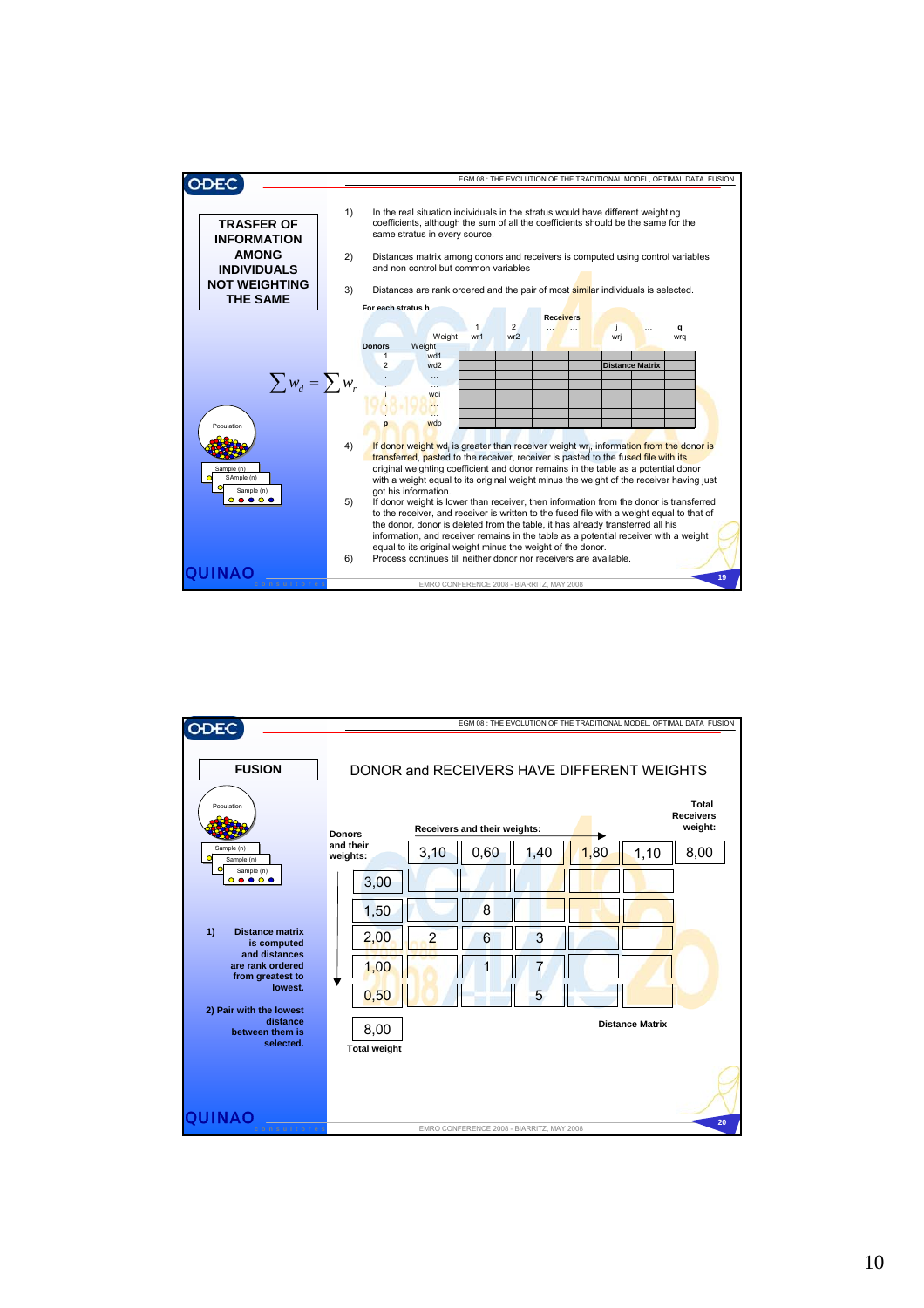

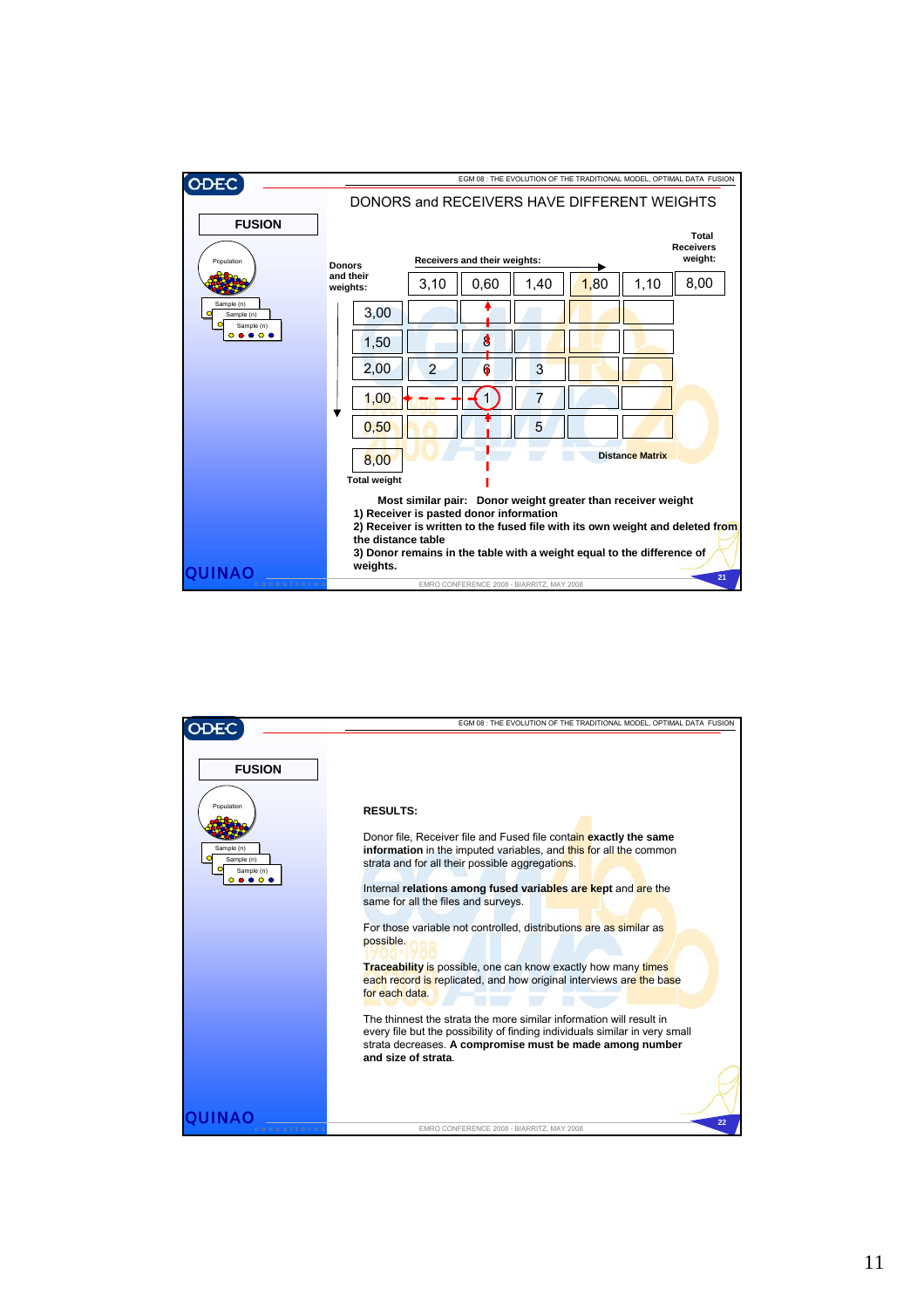